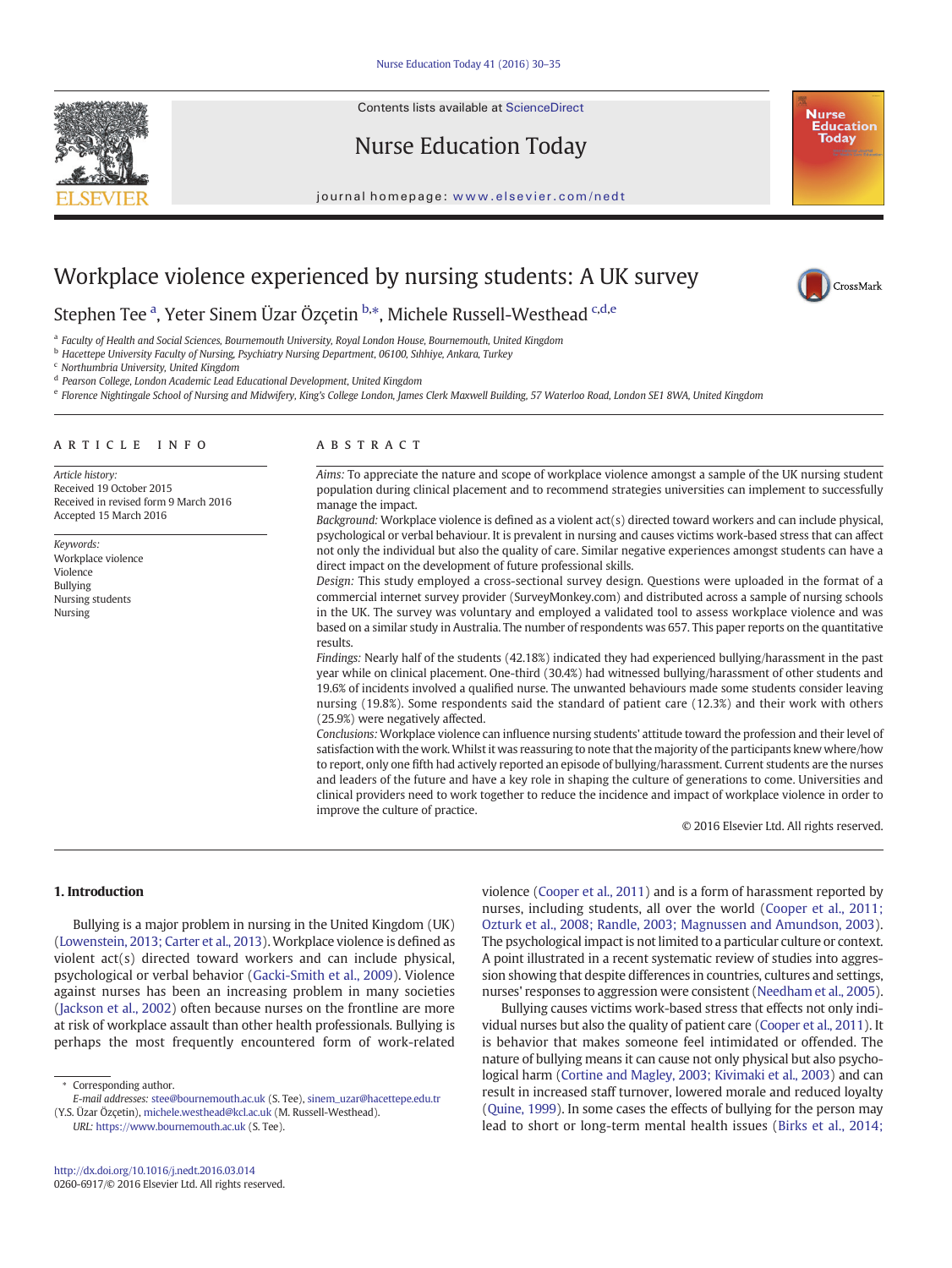[Gregor, 2004](#page-5-0)). The resultant psychological distress can include anxiety, depression, loss of confidence, mood swings, irritability and posttraumatic stress disorder [\(Birks et al., 2014; Cortine and Magley, 2003;](#page-5-0) [Gregor, 2004\)](#page-5-0). These psychological responses can appear immediately after the event or can persist for months or years after the event has occurred [\(Gerberich et al., 2004\)](#page-5-0).

Given the prevalence of the problem, nursing students on clinical placement, who are learning about professional behaviors are likely to be exposed to such workplace violence. Exposure to this behavior could have a detrimental effect on their professional identity, values and expectations if inadequate support is provided. The professional and academic literature on this subject has tended to focus on the qualified workforce with little attention being paid to the experience of students. This is a significant gap given the potential impact on the individual student, the attrition rate from the program and the financial costs of such failure. This study therefore sought to highlight the current prevalence of workplace violence through a national survey exploring student experiences in practice in order to identify and strengthen support strategies within organizations involved in nurse education.

# 2. Background

Bullying, harassment and violence have gained increasing importance in nursing literature, partly because they are so widespread but also because they have become normalized as acceptable [\(Hutchinson](#page-5-0) [et al., 2006](#page-5-0)). When bullying is instigated or goes unchecked by nurses, such activities and behaviors become culturally normalized ([Steven,](#page-5-0) [2002\)](#page-5-0). Although single acts of aggression or harassment occur in the workplace, bullying is a form of repeated behavior that occurs over time [\(Einarsen and Mikkelsen, 2003](#page-5-0)). Although there is no legal definition of workplace bullying in the United Kingdom (UK), [ACAS \(2014\)](#page-5-0) state that 'Bullying may be characterized as offensive, intimidating, malicious or insulting behavior, an abuse or misuse of power through means intended to undermine, humiliate, denigrate or injure the recipient'.

Harassment is however unlawful in the UK under the Equality Act 2010, being defined as 'unwanted conduct related to a relevant protected characteristic, which has the purpose or effect of violating an individual's dignity or creating and intimidating, hostile, degrading, humiliating or offensive environment for that individual'. Recent literature indicates that bullying can be seen both in the nursing workplace and academic settings. Thus, it has a negative impact on nurses and nursing students and the culture of practice and education ([Cooper](#page-5-0) [et al., 2011; Jackson et al., 2002; Kolanko et al., 2006](#page-5-0); [McKenna et al.,](#page-5-0) [2003, Randle, 2003\)](#page-5-0). Many nurses consider themselves powerless as a result of bullying [\(Anderson, 2001](#page-5-0)).

Student nurses and new graduates entering the workforce are particularly vulnerable and at high risk as they are often younger, less experienced and less aware of cultural norms and care ([Lewis, 2006](#page-5-0)). They do not have a well-defined and approved social role, a salary, a career and a stable bond with a specific type of nursing work. Thus, bullying whatever the type, can easily undermine their self-esteem and morale [\(Magnavita and Heponiemi, 2011](#page-5-0)). In the UK the Nursing and Midwifery Council (NMC) stipulate that 50% of an undergraduate student nurses program must be in clinical practice therefore they can be exposed to this type of uncivil behavior on clinical placement in healthcare facilities. Nursing students can be victims of this aggression and this may be one reason for nurses leaving and the subsequent shortage of younger nurses in the workforce ([Laschinger et al., 2009\)](#page-5-0). Some studies show that nursing students are exposed to physical, sexual and verbal abuse in clinical settings ([Celik and Bayraktar, 2004; Curtis](#page-5-0) [et al., 2007; Grenade and MacDonal, 1995](#page-5-0)). Whilst others have found that aggressive behaviors like bullying, violence, and harassment can come from a range of sources including educators, patients, patients' kin, other nurses and health care providers [\(Bartholomew, 2006; Celik](#page-5-0) [and Bayraktar, 2004; Thomas and Burk, 2009](#page-5-0)). Also a study undertaken by [Randle \(2003\)](#page-5-0) with nursing students found that 95% perceived themselves as anxious, depressed and unhappy at the end of the 3 year nursing education period ([Randle, 2003\)](#page-5-0).

Such negative experiences can have a direct impact on the development of future professional skills and may determine whether an individual victim decides to remain within the profession. In fact it is likely that the experience of bullying and uncivil behavior leads directly to the attrition of students during their degree or from the profession as new nursing graduates. As there are currently around 60,000 student nurses in the university system in the UK at this time with 21,000 new students enrolled each year and with each costing a minimum of £50,000 to train a nurse on a three-year program this must be an issue of concern. Universities have a clear duty of care to support students during their studies, indeed the [NMC \(2008\)](#page-5-0) has published standards for mentorship establishing a set of competences to mentor and assess students in practice. Universities must ensure regular updating of clinical mentors and quality-assure placement settings to see that standards are maintained. However implementation of standards relies on people recognizing there is a problem.

Considerable effort has been targeted at workplace cultures in recent years, with initiatives that include awareness raising and the introduction of new policies on harassment and whistle-blowing. This might suggest that the situation is improving however anecdotal evidence from student evaluation of clinical placements and the variety of blogs maintained by students would suggest that workplace violence remains a problem. Whilst there have been no recent studies in the UK, Australian studies have indicated that more than 50% of nursing students have witnessed or have been bullied and/or harassed in the workplace [\(Birks et al., 2014; Cleary et al., 2010, Queensland Nurse](#page-5-0) [Union, 2012\)](#page-5-0).

In order to understand the scope and nature of the issue in the UK, this paper reports on a national survey conducted across a sample of nursing schools/faculties and mirrors a similar study conducted in the Australia ([Budden et al., 2015](#page-5-0)).

# 2.1. The Study

This study uses a survey approach to identify the incidence, type and effect of bullying and other uncivil behaviors experienced by UK nursing students during their clinical placements in healthcare settings. It also provides indications of impact and as such lays the foundation for future work addressing the problem of bullying and/or harassment of nursing students to enable universities and placement providers to fulfill their duty of care.

# 2.2. Study Objectives

The aims of this study are:

- To explore and describe the incidence and experiences of uncivil behaviors such as bullying and/or harassment of undergraduate nursing students during clinical placement on programs in 2015
- To recommend strategies universities can implement to successfully manage uncivil behaviors, minimize the effects on students and increase their professional resilience.

# 3. Method

This study employed a survey design with questions being uploaded in the format of a commercial internet survey provider (SurveyMonkey. com). A convenience sample of UK Higher Education Institutions with nursing schools/faculties was identified and invitations to participate were send to the Heads of Schools asking for their participation. Once agreed, an email was sent containing a brief explanation of the research and a link to the survey.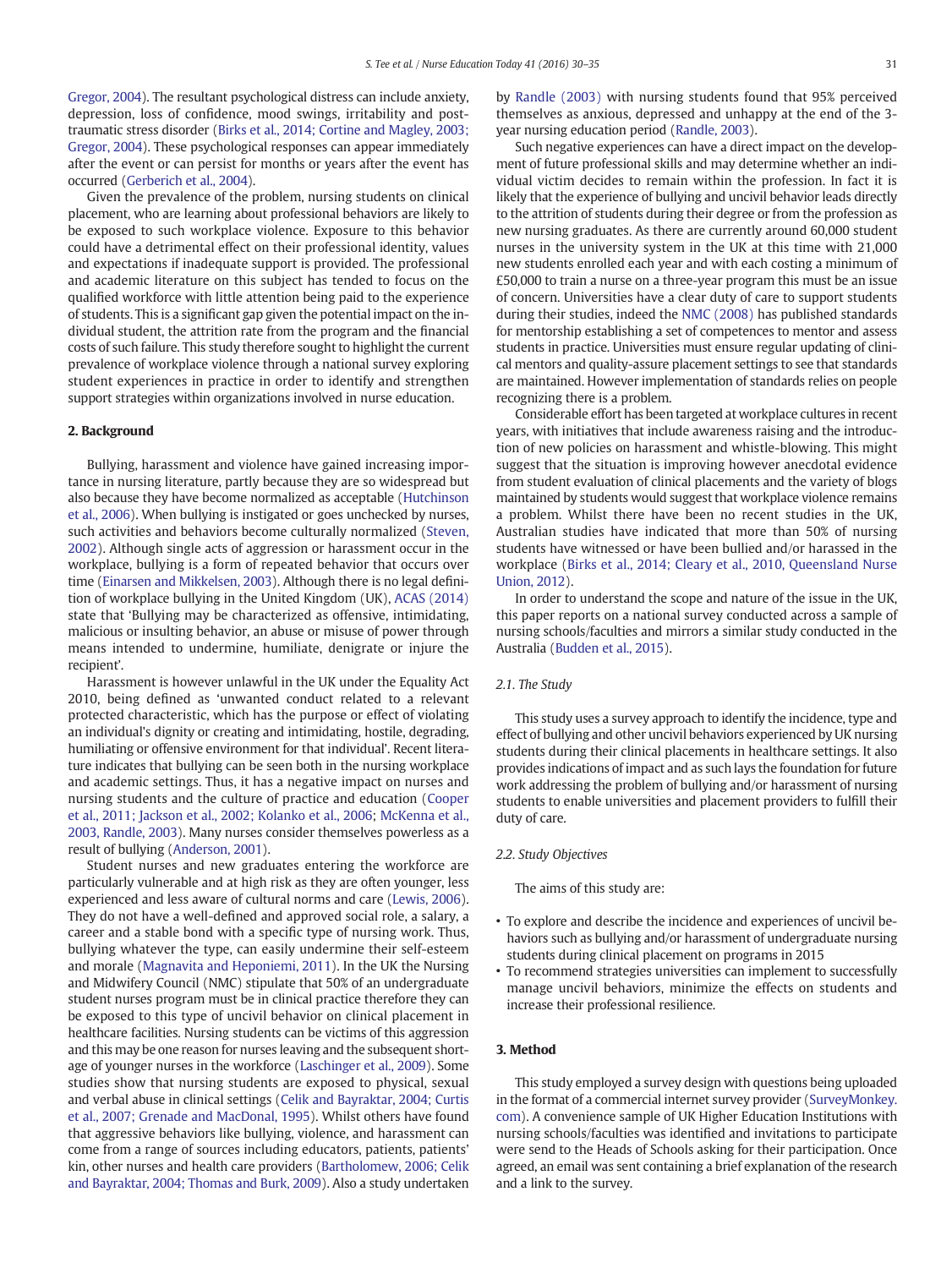On accessing the survey, the student participants were presented with a Participant Information Sheet (PIS). The PIS facilitated a process of informed consent by asking participants to confirm that they had read the statement. Consent was therefore assumed by their submission of the survey. Participation was entirely voluntary and students could choose not to participate or withdraw without any impact on them or their studies. Completing the survey took no longer than 15 min.

# 3.1. Ethical Considerations

Ethical approval was obtained from King's College London (KCL) Research Ethics Committees (CREC). The participants received an information sheet detailing the scope and purpose of the study with clear guidance indicating they could proceed with the survey or exit at that point. No individually identifiable data was requested in the survey and where participants included any such data, such as names of organizations or individuals, all data was anonymised.

# 3.2. Survey Design

This study employed a cross-sectional survey design utilising an instrument adapted from the work of [Hewett \(2010\)](#page-5-0) who developed and tested the tool with 218 undergraduate nursing students in South Africa. The original survey comprised five sections with 66 individual items based around workplace violence including intimidation, bullying or verbal abuse, non-physical violence, and reporting and management of workplace violence. The questionnaire used mainly closed-ended questions that were rated using a 4-point response scale on frequency, with opportunity for respondents to provide textual descriptions [\(Hewett, 2010\)](#page-5-0). Content validity of the original tool was established via a pilot study and adapted by researchers in James Cook University, Australia ([Birks et al., 2014\)](#page-5-0). Minor changes were made to language and several items were added. The revised survey comprised 13 main questions with a total of 83 items, most using the same response scale on frequency of [1] 'Never' (0 times); [2] 'Occasionally' (1–2 times); [3] 'Sometimes'  $(3-5 \times 1)$  and  $[4]$  'Often'  $(>5 \times 1)$ . There were also 10 socio-demographic questions that sought information such as age, gender, program of enrolment and year. Respondents were not required to answer all questions.

# 3.3. Participants

Whilst the total student population enrolled in a nursing degree in the UK across 72 schools of nursing is approximately 60,000 students, time and cost constraints prevented inclusion of all schools and so a convenience sample of one third of the total were contacted. Of those contacted, several declined to support participation but of those that agreed this allowed access to approximately 12,000 students.

#### 3.4. Selection Criteria

The research team sought to ensure there was a sample of universities across all four nations of the UK. The instruction to each Head of School was that ii should only be targeted at current nursing students.

# 3.5. Data Analyses

Data coded and analyzed using a computer-based data management system and then exported to the SPSS 21 statistical software (IBM SPSS Statistics v21); figures and percentages were used in the presentation of the findings depending on the data.

# 4. Results

This article reports on the quantitative data including descriptive statistics to reveal trends and relationships.

#### 4.1. Demographic Findings

Table 1 below reveals that 657 nursing students responded to the survey. The majority were female (88.3%), 65.9% were 18–27 years old. Most were attending university in the southeast (45.7%), the majority were UK-born (84.8%), 75.6% of the respondents ethnic group was white (English/Scottish/Northern Irish/British), and their first language was English (89.6%). Most were enrolled on BSc Nursing (86.6%) with 38.4% enrolled in 2014 and 36.2% were in their 2nd year (see Table 1).

#### 4.2. Experiences of Bullying and/or Harassment

In the past year while on clinical placement,  $42.18\%$  (n = 232) of the participants reported feeling personally bullied and/or harassed with a further 16.55% ( $n = 91$ ) being unsure whether it was bullying or harassment. One quarter has witnessed such incidents in a hospital setting (25.4%;  $n = 167$ ). One-third (30.4%;  $n = 200$ ) had witnessed bullying/harassment of other nursing students and 19.6% reported that incidents involved a registered nurse ( $n = 129$ ) (see [Table 2](#page-3-0)).

# Table 1

Demographic variables.

| Source                                                                                                                                                                                                                                                                                                                                                                                                                                                                  | Frequency                                                                   |                                                                                   |
|-------------------------------------------------------------------------------------------------------------------------------------------------------------------------------------------------------------------------------------------------------------------------------------------------------------------------------------------------------------------------------------------------------------------------------------------------------------------------|-----------------------------------------------------------------------------|-----------------------------------------------------------------------------------|
|                                                                                                                                                                                                                                                                                                                                                                                                                                                                         | n                                                                           | %                                                                                 |
| Gender<br>Female<br>Male                                                                                                                                                                                                                                                                                                                                                                                                                                                | 580<br>77                                                                   | 88.3<br>11.7                                                                      |
| UK-born<br>Yes<br>No                                                                                                                                                                                                                                                                                                                                                                                                                                                    | 557<br>71                                                                   | 84.8<br>10.8                                                                      |
| English is the first language<br>Yes<br>No                                                                                                                                                                                                                                                                                                                                                                                                                              | 589<br>40                                                                   | 89.6<br>6.1                                                                       |
| Ethnic group<br>White: English/Welsh/Scottish/northern Irish/British<br>White: Irish<br>Any other white background<br>Asian/Asian British: Indian<br>Asian/Asian British: Pakistani<br>Asian/Asian British: Bangladeshi<br>Asian/Asian British: Chinese<br>Any other Asian background<br>Black/African/Caribbean/Black British: Caribbean<br>Any other Black/African/Caribbean background<br>Black/African/Caribbean/Black British: African<br>Other ethnic group: Arab | 497<br>46<br>20<br>$\overline{4}$<br>8<br>5<br>1<br>7<br>12<br>3<br>26<br>8 | 75.6<br>7.0<br>3.0<br>6.0<br>1.2<br>0.8<br>0.2<br>1.1<br>1.8<br>0.5<br>4.0<br>1.2 |
| Geographical area of attend university<br>North East<br>Midlands<br>South East<br>South West<br>Scotland<br>Wales<br>Northern Ireland                                                                                                                                                                                                                                                                                                                                   | 14<br>68<br>300<br>81<br>24<br>2<br>104                                     | 2.1<br>10.4<br>45.7<br>12.3<br>3.7<br>0.3<br>15.8                                 |
| Enrolled program<br><b>BSc</b><br>Other (Midwifery, PG)                                                                                                                                                                                                                                                                                                                                                                                                                 | 568<br>56                                                                   | 86.5<br>8.5                                                                       |
| First enrolled year of the current program<br>2010<br>2011<br>2012<br>2013<br>2014                                                                                                                                                                                                                                                                                                                                                                                      | 4<br>10<br>150<br>211<br>252                                                | 0.6<br>1.5<br>22.8<br>32.1<br>38.4                                                |
| Enrolled year of the current program<br>1st year<br>2nd year<br>3rd year<br>4th year                                                                                                                                                                                                                                                                                                                                                                                    | 219<br>238<br>161<br>3                                                      | 33.3<br>36.2<br>24.5<br>0.5                                                       |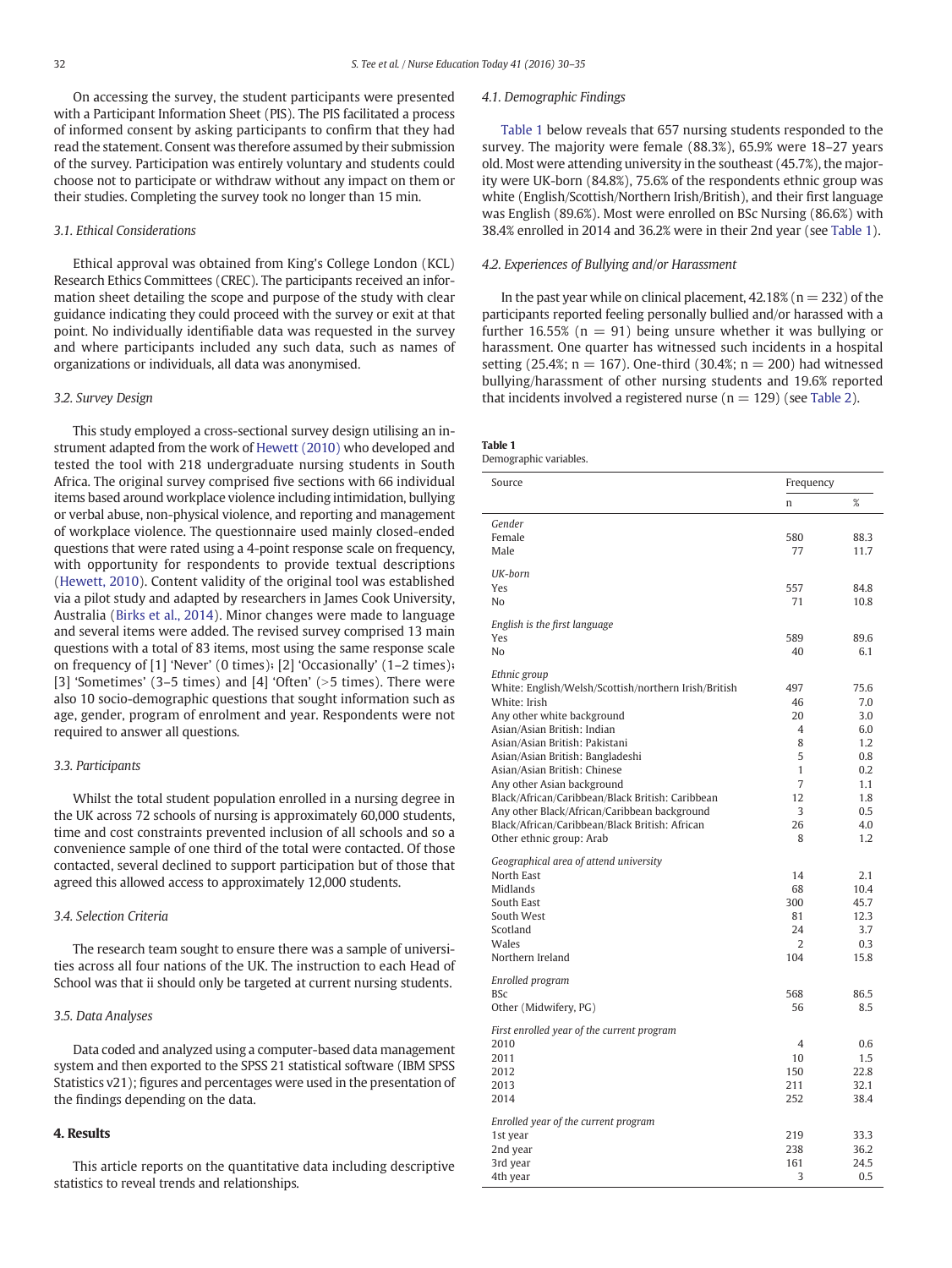# <span id="page-3-0"></span>Table 2

Sources of bullying/harassment by frequency.

| Source                                       | Frequency      |      |
|----------------------------------------------|----------------|------|
|                                              | n              | %    |
| Registered nurse(s)                          | 129            | 19.6 |
| Healthcare assistant(s) (nursing)            | 50             | 7.6  |
| Other                                        | 35             | 5.3  |
| Preceptor/mentor                             | 34             | 5.2  |
| Patient(s)                                   | 32             | 4.9  |
| Nurse manager $(s)$                          | 28             | 4.3  |
| Doctor(s)                                    | 13             | 2.0  |
| Auxiliary staff e.g. food services, cleaning | 12             | 1.8  |
| Patients' relative $(s)$ or friend $(s)$     | 8              | 1.2  |
| Other health professional(s)                 | 4              | 0.6  |
| Clinical tutors/facilitator(s)               | 3              | 0.5  |
| Other nursing student( $s$ )                 | 2              | 0.3  |
| Other health professional student(s)         | $\overline{2}$ | 0.3  |
| Administrative staff                         | $\mathcal{L}$  | 0.3  |
| Total                                        | 354            | 53.9 |

# 4.3. Types of Bullying and/or Harassment

Students reported having experienced different types of bullying/ harassment including physical, sexual, verbal and nor-verbal abuse, with 7.6% being related to class, 5.8% sexually related, 5.8% race related and 7.6% gender related (see Table 3).

#### 4.4. Impact on Work/Care

The unwanted and negative behaviors made some students consider leaving nursing (19.8). Some called in absent (10.2%) whilst others were afraid to check instructions when they were not sure (20.1%) with the consequent risk to patient safety. 12.3% reported that the standard of patient care was negatively affected and that their work with others was also negatively affected (25.9%) (see [Table 4](#page-4-0)).

#### Table 3

Type and frequency of bullying and/harassment.

| 4.5. Impact on Feelings |  |  |
|-------------------------|--|--|
|-------------------------|--|--|

There were also significant impacts on the feelings and mood of the students with respondents feeling angry (26%), embarrassed (28.3%) and anxious (26.8%) (see [Table 5](#page-4-0)).

#### 4.6. Reporting Bullying and/or Harassment

Whilst it was reassuring to note that the majority of the participants knew where/how to report bullying (51.4%), only one in five (19%) had actively reported an episode of bullying and/or harassment. Those that did report did so to the university (12.8%), to the clinical facility (11.1%) or to the police (0.2%). After reporting, some indicated that no action was taken (10.8%). When asked about the cause of not reporting, one fifth (21.3%) thought that bullying was a necessary part of the job or an occupational hazard (see [Table 6](#page-4-0)).

# 5. Discussion

The data reveals almost half of the sample had experienced what they believed to be bullying or harassment with a further significant number being unsure. Even if the incidence has been over exaggerated, the results still suggest an unacceptable prevalence and should raise alarm bells for those delivering nursing programs, as an area in need of attention.

Given the incidence of workplace violence reported by qualified staff around the world it is perhaps not surprising that such a significant number of students on placement, experience similar events. The fact that students encounter such bullying or harassment against themselves will inevitably impact on the retention of students trying to develop professional skills in order to become members of a respected profession.

Not surprisingly the workplace violence encountered caused a range of reactions among students. They reported feeling vulnerable and unsafe, embarrassed and humiliated, confused, anxious, angry and depressed. If sustained it is highly likely to lead individuals to question their commitment to their training and profession and may even cause them to project

| Behavior                                                              | Frequency        |                    |                 |               |
|-----------------------------------------------------------------------|------------------|--------------------|-----------------|---------------|
|                                                                       | Never $n$ $(\%)$ | Occasionally n (%) | Sometimes n (%) | Often $n$ (%) |
| Exposed to a racist remark                                            | 469 (71.4)       | 38(5.8)            | 14(2.1)         | 10(1.5)       |
| Exposed to a gender remark                                            | 451 (68.6)       | 50(7.6)            | 18(2.7)         | 14(2.1)       |
| Exposed to a class related remark                                     | 453 (68.9)       | 50(7.6)            | 16(2.4)         | 13(2.0)       |
| Exposed to sexuality related remark                                   | 473 (72.0)       | 38(5.8)            | 12(1.8)         | 10(1.5)       |
| Unfairly treated regarding rostering schedules                        | 349 (53.1)       | 88 (13.4)          | 56(8.5)         | 43(6.5)       |
| Verbally abused e.g. sworn, shouted or yelled at                      | 354 (53.9)       | 118(18.0)          | 44(6.7)         | 22(3.3)       |
| Given unfair work allocation                                          | 278 (42.3)       | 128 (19.5)         | 81 (12.3)       | 49 (7.5)      |
| Ridiculed                                                             | 363 (55.3)       | 97 (14.8)          | 42(6.4)         | 29(4.4)       |
| Denied acknowledgement for good work                                  | 236(35.9)        | 153(23.3)          | 83 (12.6)       | 63(9.6)       |
| Denied learning opportunities                                         | 217 (33.0)       | 155(23.6)          | 90(13.7)        | 70 (10.7)     |
| Harshly judged                                                        | 232 (35.3)       | 160(24.4)          | 86(13.1)        | 55 (8.4)      |
| Unfairly criticised                                                   | 217(33.0)        | 165(25.1)          | 94 (14.3)       | 59 (9.0)      |
| Neglected                                                             | 214 (32.6)       | 125(19.0)          | 120(18.3)       | 71 (10.8)     |
| Treated as though I am not part of the multidisciplinary team         | 179 (27.2)       | 196 (29.8)         | 96 (14.6)       | 70 (10.7)     |
| Ignored                                                               | 104(15.8)        | 175 (26.6)         | 138 (21.0)      | 122(18.6)     |
| Pushed                                                                | 504 (76.7)       | 27(4.1)            | 6(0.9)          | 0(0.0)        |
| Showed                                                                | 506 (77.0)       | 23(3.5)            | 0.6(0.9)        | 0(0.0)        |
| Kicked                                                                | 517 (78.7)       | 12(1.8)            | 5(0.8)          | 1(0.2)        |
| Slapped                                                               | 512 (77.9)       | 18(2.7)            | 7(1.1)          | 0(0.0)        |
| Punched                                                               | 510 (77.6)       | 18(2.7)            | 4(0.6)          | 0(0.0)        |
| Hit with an object/weapon                                             | 523 (79.6)       | 10(1.5)            | 0(0.0)          | 0(0.0)        |
| Threatened with an object/weapon                                      | 511 (77.8)       | 17(2.6)            | 4(0.6)          | 0(0.0)        |
| Threatened with physical violence                                     | 481 (73.2)       | 43(6.5)            | 11(1.7)         | 1(0.2)        |
| Shown negative non-verbal behavior e.g. raised eyebrows, rolling eyes | 93 (14.2)        | 200 (30.4)         | 146 (22.2)      | 101(15.4)     |

Scale:  $[1]$  Never (0 times);  $[2]$  Occasionally (1–2 times);  $[3]$  Sometimes (3–5 times);  $[4]$  Often (>5 times).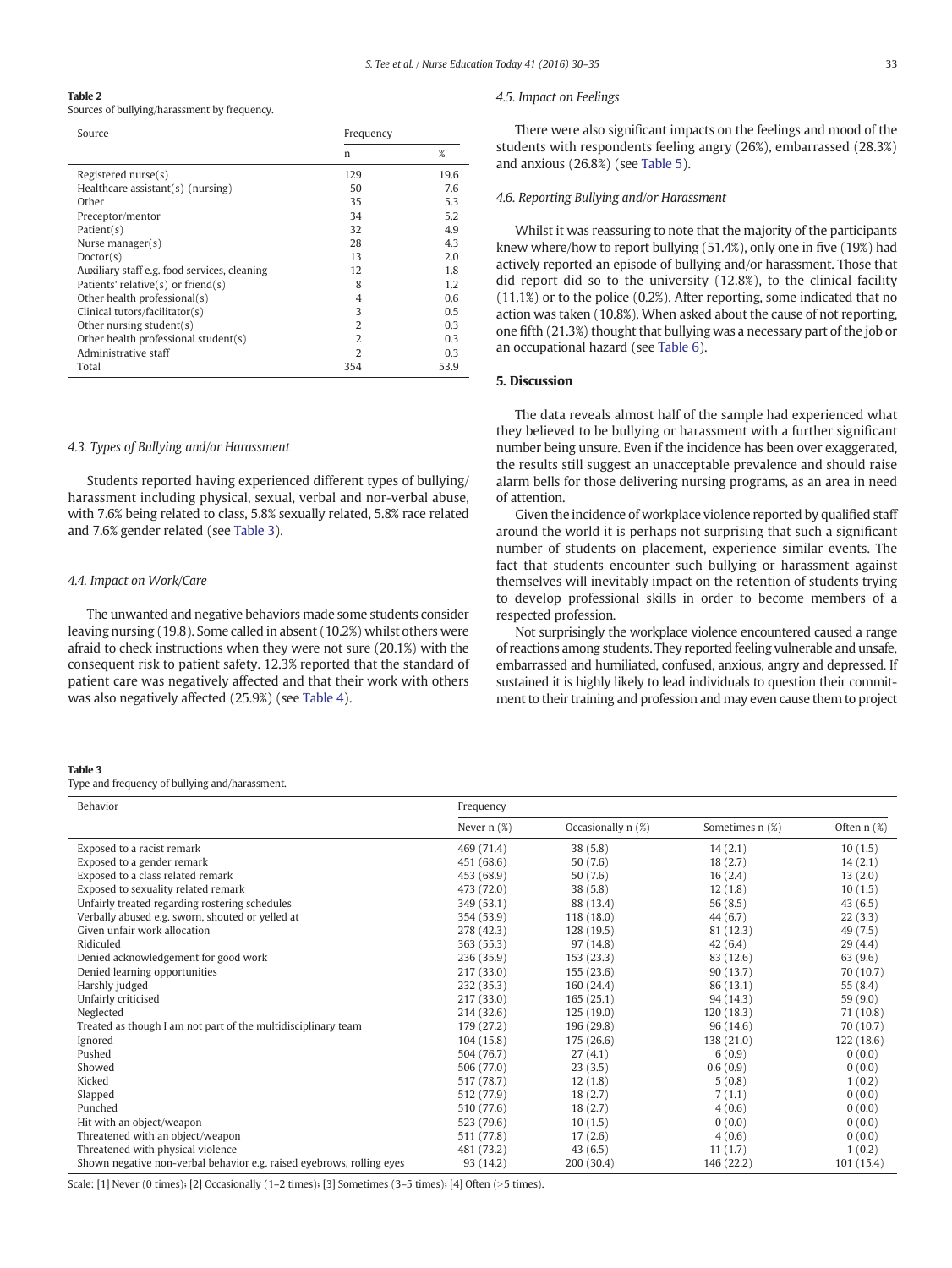# <span id="page-4-0"></span>Table 4

Effect of bullying/harassment on clinical work by frequency.

| Behavior                                                        | Frequency        |                    |                 |                  |
|-----------------------------------------------------------------|------------------|--------------------|-----------------|------------------|
|                                                                 | Never $n$ $(\%)$ | Occasionally n (%) | Sometimes n (%) | Often $n$ $(\%)$ |
| Negatively affected the way I worked with others                | 271 (41.2)       | 170 (25.9)         | 55(8.4)         | 30(4.6)          |
| Made me consider leaving nursing                                | 274(41.7)        | 130 (19.8)         | 66 (10.0)       | 58(8.8)          |
| Made me afraid to check orders when I wasn't sure               | 284 (43.2)       | 132(20.1)          | 72(11.0)        | 39(5.9)          |
| Negatively affected the standard of care I provided to patients | 405(61.6)        | 81 (12.3)          | 26(4.0)         | 14(2.1)          |
| Caused me to call in absent                                     | 401(61.0)        | 67(10.2)           | 34(5.2)         | 23(3.5)          |

Scale:  $[1]$  Never (0 times);  $[2]$  Occasionally  $(1-2$  times);  $[3]$  Sometimes  $(3-5$  times);  $[4]$  Often  $(>5$  times).

their feelings onto the delivery of nursing care, negatively impacting on patient outcomes.

The personal impact of workplace violence on the individual, in terms of mental wellbeing, should not be underestimated, as students will often need additional support to cope with and manage challenging situations. As well as the personal cost, there are also resource implications for higher education having to devote time and effort to resolve these complex issues.

Perhaps the most concerning finding was the proportion of respondents who did not consider it worth reporting of believing nothing would happen if they did. This may suggest something about the culture of nursing that tolerates such incidents going unchecked. It has been known for some time that student or novice nurses may come up against high rates of negative behavior during their time in practice [\(McKenna et al., 2003\)](#page-5-0). [Laschinger et al. \(2009\)](#page-5-0) suggest negative work experiences may result in new graduates assimilating such behavior and displaying the same toward others.

One theory that helps illustrate how such practice behavior, irrespective of whether this is positive or negative, becomes embedded into the day-to-day work of an organization is Normalisation Process Theory (NPT). NPT has three core elements; 1, bringing a practice into action (implementation), 2, practice become routinely incorporated in everyday work (embedding) and 3, practice being reproduced and sustained among the social matrices of an organization (integration) [\(May and Finch, 2009, May et al., 2009\)](#page-5-0). The prevalence of workplace violence and failure to address the problem revealed in this study might suggest that bullying and harassment has become routinely embedded and accepted and sustained as 'normal'. Whilst, as [Papp](#page-5-0) [and Von Bonsdorf \(2003\)](#page-5-0) point out, clinical placements remain the most effective environment for developing nursing students' clinical skills it may also be a breeding ground of negativity and disturbing team dynamics leading to increased burn out and alienation and potentially poorer patient outcomes ([Becher and Visovsky, 2012](#page-5-0)).

Critical to addressing bullying and harassment in practice is to raise awareness of its existence and for university's delivering nursing programs and placement providers to work together to develop systems and processes for reporting and investigating the problem. This should include a joint strategy that conveys a clear message that bullying and

|--|--|

Feelings about bullying/harassment by frequency.

| Feelings    | Frequency        |                    |                      |               |
|-------------|------------------|--------------------|----------------------|---------------|
|             | Never $n$ $(\%)$ | Occasionally n (%) | Sometimes $n$ $(\%)$ | Often $n$ (%) |
| Angry       | 176 (26.8)       | 171 (26.0)         | 100(15.2)            | 82 (12.5)     |
| Depressed   | 242 (36.8)       | 133 (20.2)         | 78 (11.9)            | 74 (11.3)     |
| Humiliated  | 229 (34.9)       | 142 (21.6)         | 84 (12.8)            | 68 (10.4)     |
| Embarrassed | 176 (26.8)       | 186 (28.3)         | 100(15.2)            | 65(9.9)       |
| Anxious     | 154 (23.4)       | 176 (26.8)         | 85 (12.9)            | 112 (17.0)    |
| Fearful     | 304 (46.3)       | 108 (16.4)         | 54 (8.2)             | 53(8.1)       |
| Confused    | 270(41,1)        | 124 (18.9)         | 70 (10.7)            | 61(9.3)       |
| Inadequate  | 180 (27.4)       | 163 (24.8)         | 81 (12.3)            | 103 (15.7)    |
| Unsafe      | 378 (57.5)       | 85 (12.9)          | 33(5.0)              | 28(4.3)       |

Scale: [1] Never (0 times); [2] Occasionally (1–2 times); [3] Sometimes (3–5 times); [4] Often  $(>5$  times).

harassment will not be tolerated, with details of how to raise concerns contained in each student program handbook. The strategy should be comprehensive and include the following five elements:

- 1. A shared commitment to acknowledging the problem and awareness raising
- 2. A joint and consistent message that incidents of workplace violence will not be tolerated
- 3. Effective policies and procedures that will ensure incidents are fully investigated and addressed in a timely manner.
- 4. University support mechanisms including counseling and mentorship for students experiencing bullying and harassment
- 5. Training for mentors, supervisors and teams who are providing placements for students to include self-awareness skills, studentcentered approaches and managing difficult conversations

For the student the process of awareness raising needs to start when they are being prepared for their clinical placements. This should include information to help them understand and identify workplace violence and to have access to clear information on how to report incidents. Students will need to have confidence that incidents will be handled appropriately with post-incident support being provided to include counseling and debriefing. Universities and placement providers should also provide training to mentors, assess the learning environment through audit and post-placement evaluation and provide debriefing sessions with students to explore their experiences.

Partnerships between academic institutions and service providers are critical to creating excellent learning environments for students and building capacity for tomorrow's workforce [\(Beal, 2012](#page-5-0)). Nurse education institutions and health service providers need to work together to better prepare nursing students and develop shared policies and

#### Table 6

Reporting about bullying/harassment by frequency.

| Reporting activities                                                   | Frequency |      |  |  |
|------------------------------------------------------------------------|-----------|------|--|--|
|                                                                        | n         | %    |  |  |
| Have you ever reported an episode of bullying and/or harassment?       |           |      |  |  |
| Yes                                                                    | 125       | 19   |  |  |
| No                                                                     | 404       | 61.5 |  |  |
| Who did you report the episode of bullying and/or harassment to?       |           |      |  |  |
| To the university                                                      | 84        | 12.8 |  |  |
| To the clinical facility                                               | 73        | 11.1 |  |  |
| To the police                                                          | 1         | 0.2  |  |  |
| Was action taken in response to your reporting?                        |           |      |  |  |
| Yes, and the issue was resolved to my satisfaction                     | 49        | 7.5  |  |  |
| Yes, but the issue not resolved to my satisfaction                     | 33        | 5.0  |  |  |
| No action was taken                                                    | 71        | 10.8 |  |  |
| Unsure if action was taken                                             | 35        | 5.3  |  |  |
| I have never reported an episode of bullying and/or harassment because |           |      |  |  |
| I have never been bullied or harassed                                  | 204       | 31.1 |  |  |
| It is part of the job                                                  | 86        | 13.1 |  |  |
| Nothing will be done about it                                          | 183       | 27.9 |  |  |
| Lam afraid Lwill be victimised                                         | 232       | 35.3 |  |  |
| It is not important enough to me                                       | 94        | 14.3 |  |  |
| I do not know where/how to report                                      | 65        | 9.9  |  |  |